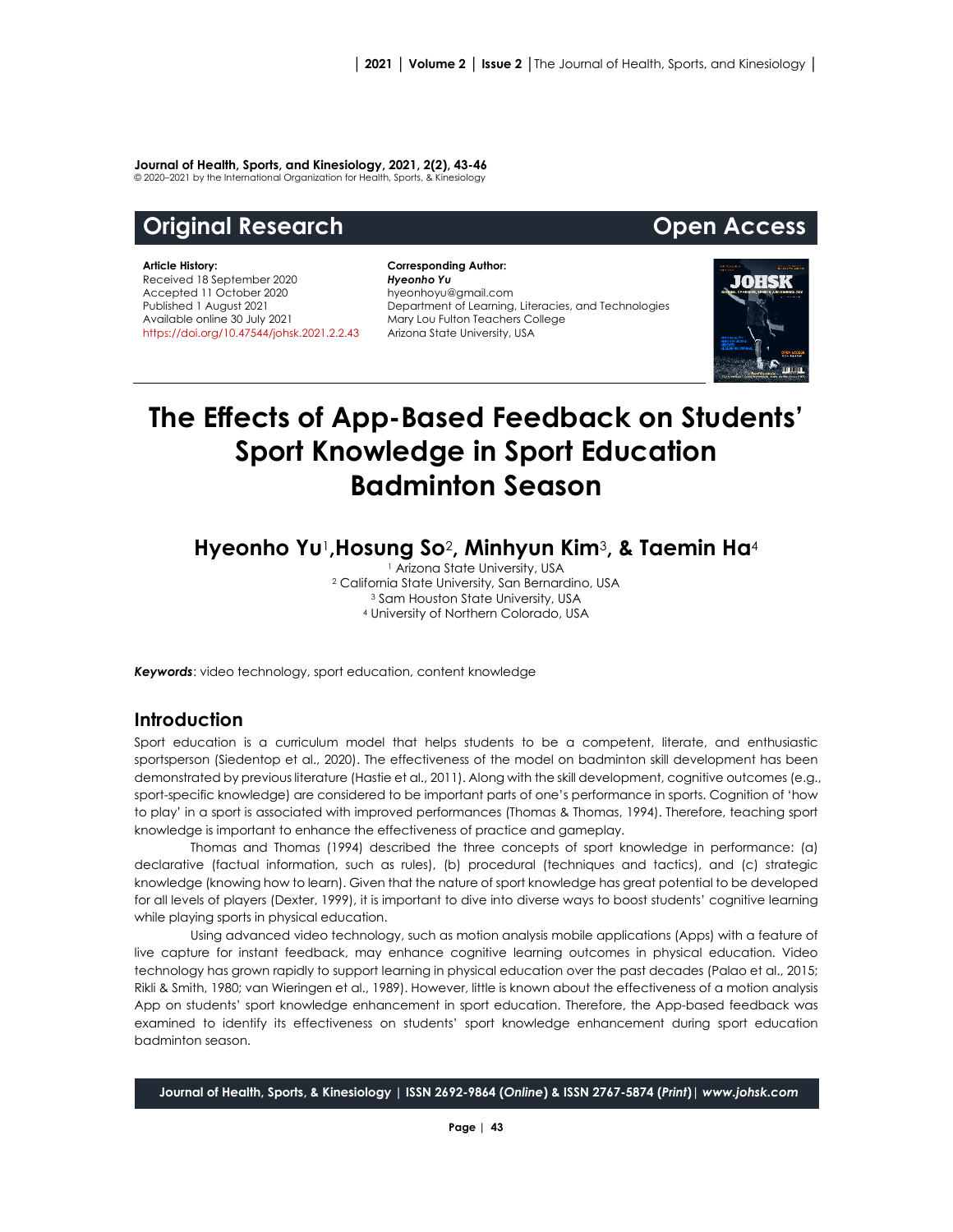## **Methods**

8<sup>th</sup> grade students from two physical education classes participated in the 20-lesson badminton sport education season (Cohort A; *N*=20, Cohort B; *N*=16). An alternative control treatment group design (Borg, 1984) was applied to provide all participants with the benefit from the intervention. In Cohort A, only the teacher used the App named '*Hudl Technique*' to teach and provide feedback; whereas the students used the App during the 20-minute team practice in Cohort B. The teacher in Cohort A and the students in Cohort B were asked to create video clips to provide individual and visual feedback by using features of slow-motion, rewind, drawing tools, and voice recording through the motion analysis App.

Badminton knowledge tests were administered at the pre (Lesson 1) and post (Lesson 20). The knowledge test had 30 items selected from the badminton test battery (12 items for rules and scoring, 13 for technique, and 5 for strategy) (McGee & Farrow, 1987). The number of items correctly answered by each student was recorded and analyzed.

Descriptive and Two-way repeated measures analysis of variance (ANOVA) were used for data analysis. Each area of test score for the knowledge test at pre- and post-test was computed and analyzed by the total score percentage, ranging from 0 to 100, to better understand the effects of App-based visual feedback on the specific learning domain of knowledge in badminton. In addition, overall knowledge score was calculated by adding all three areas, ranging from 0 to 30. A critical incident (CI) instrument by Flanagan (1954) was also used to examine the effects of App-based visual feedback. The CI sheets were completed by each student at lessons 8, 11, 14, and 17, reflecting on their experiences and perceptions on the App. Constant comparative analysis was used to incorporate the frequency of the data categories with students' comments (Goetz & LeCompte, 1984). The CI data trustworthiness were validated by triangulation by researchers of the study.

## **Results**

A total of 490 videos were created throughout the season (293 videos in Cohort A and 197 videos in Cohort B). Compared to the pre-test (*M*=9.92, *SD*=3.53), students' overall post knowledge test scores (*M*=15.03, *SD*=4.72) significantly increased by the use of motion analysis App [*F*(1,34) = 57.253, *p <*.001]. Specifically, there were also statistically significant increases in percentages of correct answers for all three knowledge categories (See Figure 1). No statistically significant differences were found in both pre and posttest scores between the two classes. 178 CI sheets were completed by both classes and 93 performance-related comments by the constant comparative analysis were categorized as: (a) reflecting myself/team (n=30), (b) correcting motion skills (n=14), (c) developing tactics (n=21), and (d) getting better and overall improvement (n=28) (See Table 1).

|                                                    | Lesson         |                |                |                |                |                |                |                |       |    |
|----------------------------------------------------|----------------|----------------|----------------|----------------|----------------|----------------|----------------|----------------|-------|----|
|                                                    | Lesson 8       |                | Lesson 11      |                | Lesson 14      |                | Lesson 17      |                | Total |    |
| Cohort                                             | $\overline{A}$ | B              | $\overline{A}$ | B              | $\overline{A}$ | B              | $\overline{A}$ | B              | A     | В  |
| <b>Themes</b>                                      | Frequency      |                |                |                |                |                |                |                |       |    |
| <b>Reflecting myself/team</b>                      | 7              | 3              | 5              | $\overline{4}$ | 2              | 2              | 5              | $\overline{2}$ | 19    | 11 |
| <b>Correcting motion skills</b>                    | 5              | $\overline{2}$ | $\mathbf 0$    | 1              |                | $\mathbf 0$    | $\overline{2}$ | 3              | 8     | 6  |
| <b>Developing Tactics</b>                          | $\Omega$       | $\Omega$       | $\overline{4}$ | $\overline{2}$ | $\overline{2}$ | 5              | $\overline{4}$ | $\overline{4}$ | 10    | 11 |
| <b>Getting better &amp; Overall</b><br>improvement | 3              | 6              | 2              | 3              | 3              | $\overline{2}$ | 3              | 6              | 11    | 17 |
| Total                                              | 15             | 11             | 11             | 10             | 8              | 19             | 14             | 15             | 48    | 45 |

*Table 1. Frequency of Students' Comment in Critical Incidents*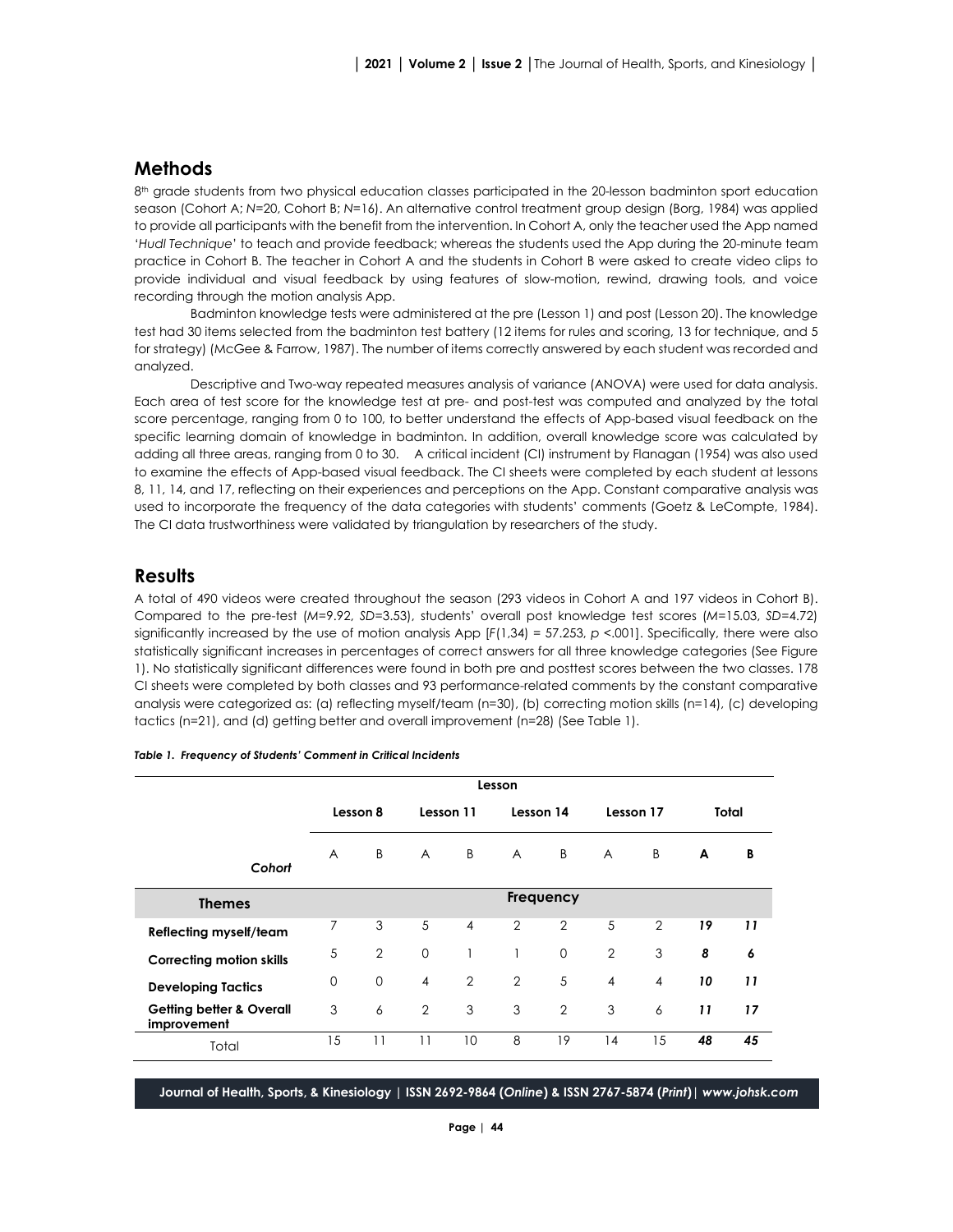#### **Discussion**

This study investigated the effects of App-based feedback on middle school students' badminton knowledge in the sport education season. The main features of the sport education model such as longer season, team affiliations, and formal competitions created the active environment to implement the motion analysis App. Supported by Thomas and Thomas (1994), the knowledge test was divided into three categories to determine the changes in each category. For the 'Rules' category, 33 students were able to answer the questions of basic rules (e.g., point system or basic terminology) in the post-test, showing overall dramatic changes throughout the season. Figure 1 shows the noticeable increases in percentages of test scores in 'Rules' and 'Strategies', compared to 'Techniques'. Even though there were statistically significant differences in scores of the 'Techniques' category (*p < .05*), the scores have shown relatively few changes in both cohorts. However, based on the CI comments, it was understood that students' actual basic skills would have improved by watching and fixing their motions. However, the low percentage of knowledge improvement in technique was due primarily to the insufficient skill-related lessons for skill practices. It should be noticed that the improvement of knowledge in technique requires repetition that develops intuitive understanding of the movements and more efficient performance.

The results showed significant improvement in student cognitive domains at pre and post-test. However, due to the nature of the class that was the introductory level and no prior experiences, the percentages of correct answers in test scores showed relatively low. However, as shown in Figure 1, it is important to note that the use of the App had positive impacts on the students' post-test scores in the 'Strategies' category. Students' CI comments supported this positive effect on the students' improvement in tactical movements. In Figure 1, the students had little knowledge of strategies before the intervention but showed great enhancement in the post-test. This finding indicates that video technology using motion analysis App has the potential to enhance students' tactical movements and strategies. As suggested by Dexter (1999), further research will be warranted to identify the relationships between students' sport knowledge and their skill development and game performance.



*Figure 1. Badminton Knowledge Test Results in Cohort A and B*